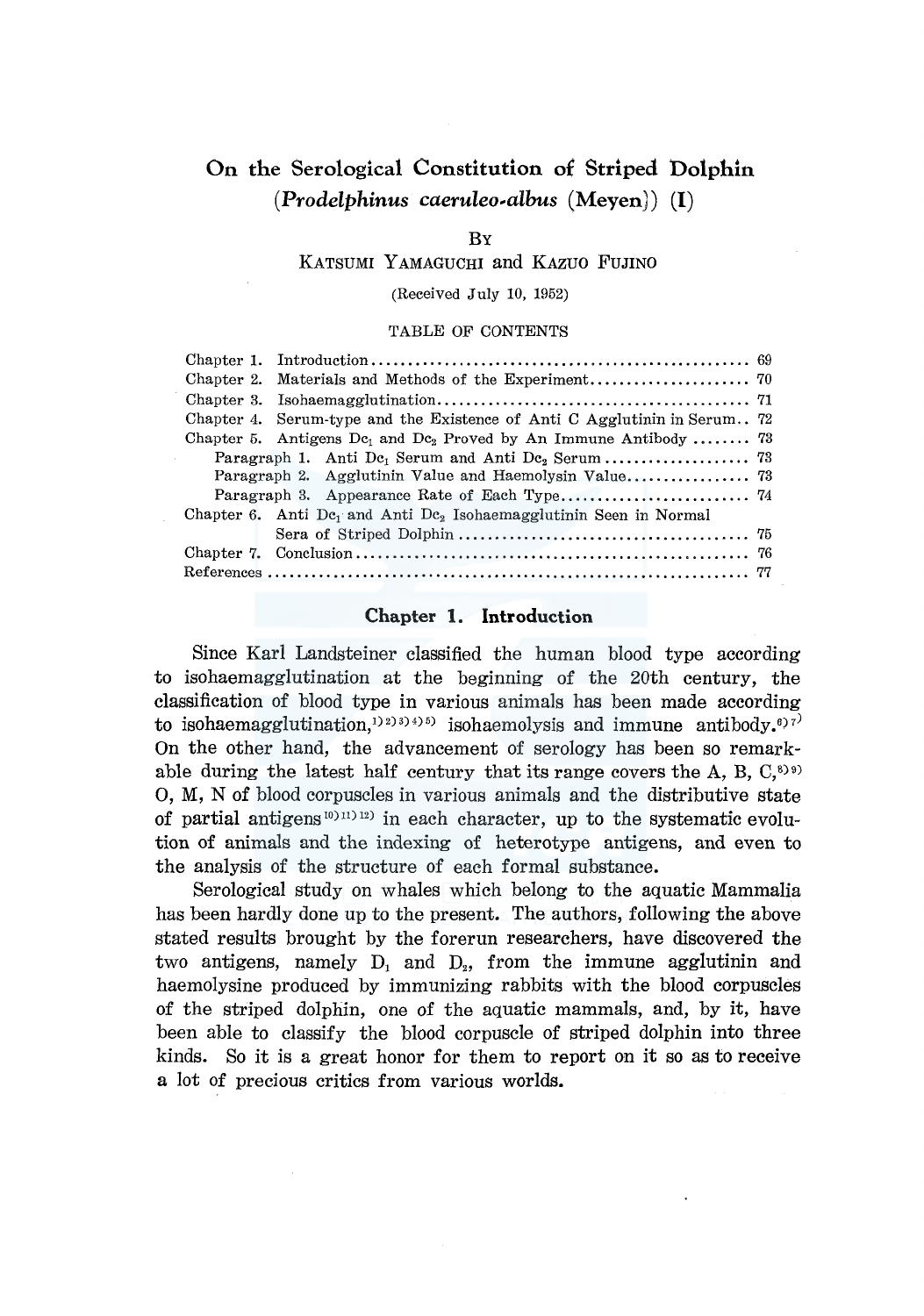#### **Chapter 2. Materials and Methods of** the **Experiment**

Materials and methods of the experiment are to be summerized in the following. Details will be given in each clause.

### *Blood Corpuscle and Serum of Striped Dolphin*

The spouting blood was taken into a pot when a dolphin had been pulled up to the operating place and his heart was stabbed with a knife. Blood corpuscles were separated from the blood clot on the absorbent cotton after coagulation by using physiological saline solution. After several times of centrifugal washing, the obtained blood corpuscles were used for immunization, adsorption and reaction test. The separated serum was made inactive in the warm bath of 56°C for 30 minutes. And then the physiological saline solution with 5% carbolic acid was added to it. (Its quantity was 1/10 of that of the serum). After enough mixing, it has been preserved in the ice room.

### *Human Blood Corpuscle*

A part of the blood taken, for the test of Wassermann's reaction, from the elbow veine of a healthy person was washed several times with physiological saline solution and was centrifuged. The precipitated blood corpuscles obtained thu8 were used for adsorption and coagulating reaction test.

#### *Immune Animal*

Serum type in the normal sera and whether the A character in the saliva was discharging type or non-discharging type, namely  $A+$ type or  $A$ -type, were examined in a healthy rabbit, 2.5 to 3.0 kg in weight.

#### *Immunizing Method*

The blood corpuscles were washed several times with physiblogical saline water, and then the 10% floating liquid was made with saline water. Each 5 cc of the liquid was injected into the ear veine of a rabbit each other day. The total number of injection was 7.

# *Collecting and Preserving Method of Antiserum*

One week after the last injection the whole blood was collected. The separated serum was made inactive in the warm bath of 56°C for 30 minutes. And then the physiological saline solution with 5% carbolic acid was added to it. (Its quantity was 1/10 of that of the serum). After adequate mixing, it has been preserved in the ice room. Any food had been given to the immune animal for about 12 hours before the blood collecting so as to prevent the turbidity of serum.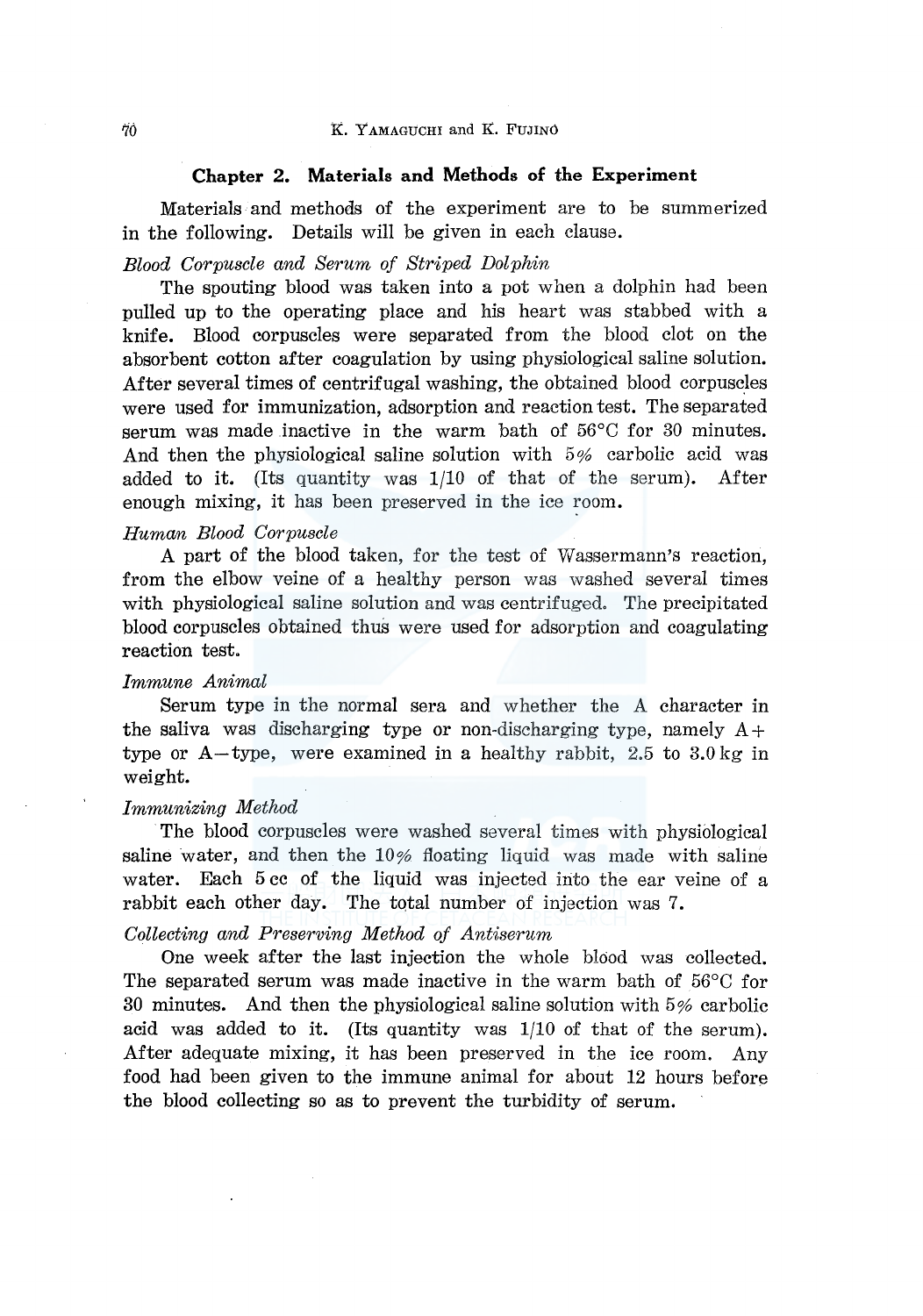*Testing Method of Coagulating Reaction and Hemolysis Reaction* 

30 minutes after, the coagulating reaction was judged by the holeglass method in the room temperature. The hemolysis reaction was judged by the test tube method, adding marmot serum as complement, after 30 minutes warm bathing of 37°C.

#### *Adsorption Test*

For adsorption, appropriate amount of the washed precipitated blood corpuscles had been mixed according to the dilution of antiserum. After being left in the room temperature for a few hours, the upper clear part was used for reaction.

# **Chapter 3. lsohaemagglutination**

Isohaemagglutination in striped dolphin is generally weak. On rare occasions, however, it is comparatively strong, but not enough to

Table **1.** lsohaemagglutination in *Prodelphinus caeruleo-albus* Meyen

|                                 | Blood<br>corpuscle                                                                                                                                                                                                                          | Blood corpuscle of striped dolphin                                                                                                    |
|---------------------------------|---------------------------------------------------------------------------------------------------------------------------------------------------------------------------------------------------------------------------------------------|---------------------------------------------------------------------------------------------------------------------------------------|
| Serum                           |                                                                                                                                                                                                                                             | 4 5 6 7 8 9 10 11 12 13 14 15 16 17 18 19 20 21 22 23 24 25 26 27 28 29 30 31 32 33 34 35 36<br>3 <sub>1</sub><br>1 <sub>2</sub>      |
| Normal serum of striped dolphin | $\mathbf 1$<br>$\overline{2}$<br>3<br>4<br>5<br>6<br>$\boldsymbol{7}$<br>8<br>9<br>10<br>11<br>12<br>13<br>14<br>15<br>16<br>17<br>18<br>19<br>20<br>21<br>22<br>23<br>24<br>25<br>26<br>27<br>28<br>29<br>30<br>31<br>32<br>33<br>34<br>35 | $- + + + - - + + - + + + + - - - + + + - - - + + + - -$<br>------------<br>$+ - + - - -$<br>╴╾╾╒╫╫═╫┽═╒╒╒╒╒╒╒╒╒╒╒╒╒╒╒╒╒╒╒╤═╋╋═┺╒┶┷╘╁╂ |
|                                 | 36                                                                                                                                                                                                                                          |                                                                                                                                       |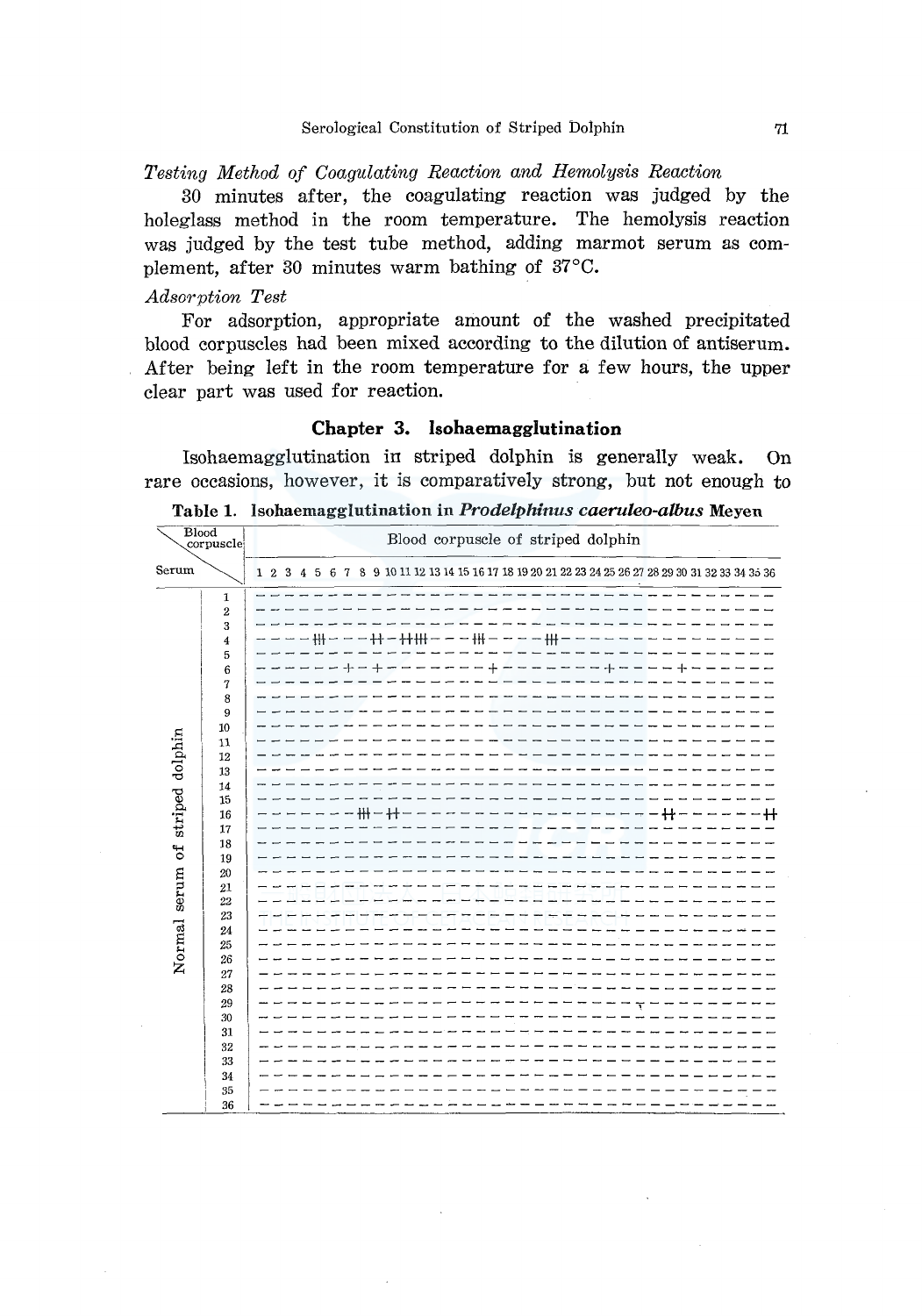# $\widetilde{7}2$  K. YAMAGUCHI and K. FUJINO

classify easily the blood type with it. As shown in the Table 1, the reaction to the Sera No. 4 and No. 16 is comparatively strong, and moreover each agglutinin is adsorbed completely by each blood corpuscle which reacts positively to it so that the relation to the immune agglutinin which is to be stated after is noticed. On the other hand, the Serum No. 6 reacts weakly, but it seems not to be connected with what is to be stated after.

# Chapter 4. Serum-type and the Existence of Anti C Agglutinin in Serum

Whether the agglutinins to the Human A, B and C characters exist or not in the normal serum of striped dolphin was examined by the coagulating reaction to each type of human blood. Some results of the reaction are given in the Table 2.

|                           | Serum        |                |                          |      |   |            |                 |   |   |   |            |        | Serum of striped dolphin                                                        |  |   |  |  |  |  |
|---------------------------|--------------|----------------|--------------------------|------|---|------------|-----------------|---|---|---|------------|--------|---------------------------------------------------------------------------------|--|---|--|--|--|--|
| ×.<br>$***$               |              | $\mathbf{1}$   | $\mathbf{2}$             | 3    | 4 | 5          | $6\phantom{.}6$ | 7 | 8 | 9 |            |        | $10 \ 11 \ 12 \ 13 \ 14 \ 15 \ 16 \ 17 \ 18 \ 19 \ 20 \ 21 \ 22 \ 23 \ 24 \ 25$ |  |   |  |  |  |  |
|                           | A            | H <sub>1</sub> | $\overline{\phantom{a}}$ | $^+$ |   | ₩          |                 |   |   |   |            | $\div$ | #                                                                               |  | ₩ |  |  |  |  |
| Before<br>absorp-<br>tion | B            |                |                          |      |   |            |                 |   |   |   | $^{\rm +}$ |        |                                                                                 |  |   |  |  |  |  |
|                           | $\theta$     |                |                          |      |   | ₩          |                 |   |   |   | $^+$       |        | $+$                                                                             |  | ₩ |  |  |  |  |
|                           | A            | ₩              |                          |      |   |            |                 |   |   |   |            |        |                                                                                 |  |   |  |  |  |  |
| $\mathbf{O}$              | B            |                |                          |      |   |            |                 |   |   |   |            |        |                                                                                 |  |   |  |  |  |  |
|                           | $\Omega$     |                |                          |      |   |            |                 |   |   |   |            |        |                                                                                 |  |   |  |  |  |  |
| T,                        | A            |                |                          |      |   |            |                 |   |   |   |            |        |                                                                                 |  |   |  |  |  |  |
| $\bf A$                   | $\bf{B}$     |                |                          |      |   |            |                 |   |   |   |            |        |                                                                                 |  |   |  |  |  |  |
|                           | $\Omega$     |                |                          |      |   |            |                 |   |   |   |            |        |                                                                                 |  |   |  |  |  |  |
|                           | A            | ₩              |                          |      |   | $^{\rm +}$ |                 |   |   |   |            |        |                                                                                 |  |   |  |  |  |  |
| $\bf{B}$                  | B            |                |                          |      |   |            |                 |   |   |   |            |        |                                                                                 |  |   |  |  |  |  |
|                           | $\mathbf{o}$ |                |                          |      |   |            |                 |   |   |   |            |        |                                                                                 |  |   |  |  |  |  |

Table 2. Absorption. test of striped dolphin's normal serum by Human Blood Corpuscles A, B and 0

\* Work human blood corpuscle

\*\* Absorption human blood corpuscle

As clarified in the above table, the Type *a'* is seen in the four dolphins  $(16\%)$ , namely Nos. 1, 5, 14 and 20, while the Type O' in all the rest, that is 21 dolphins (84%). The Types  $\beta'$  and  $\alpha'\beta'$  did not appear in any of the 25 dolphins. In the Type  $\alpha'$ , Nos. 1 and 5 react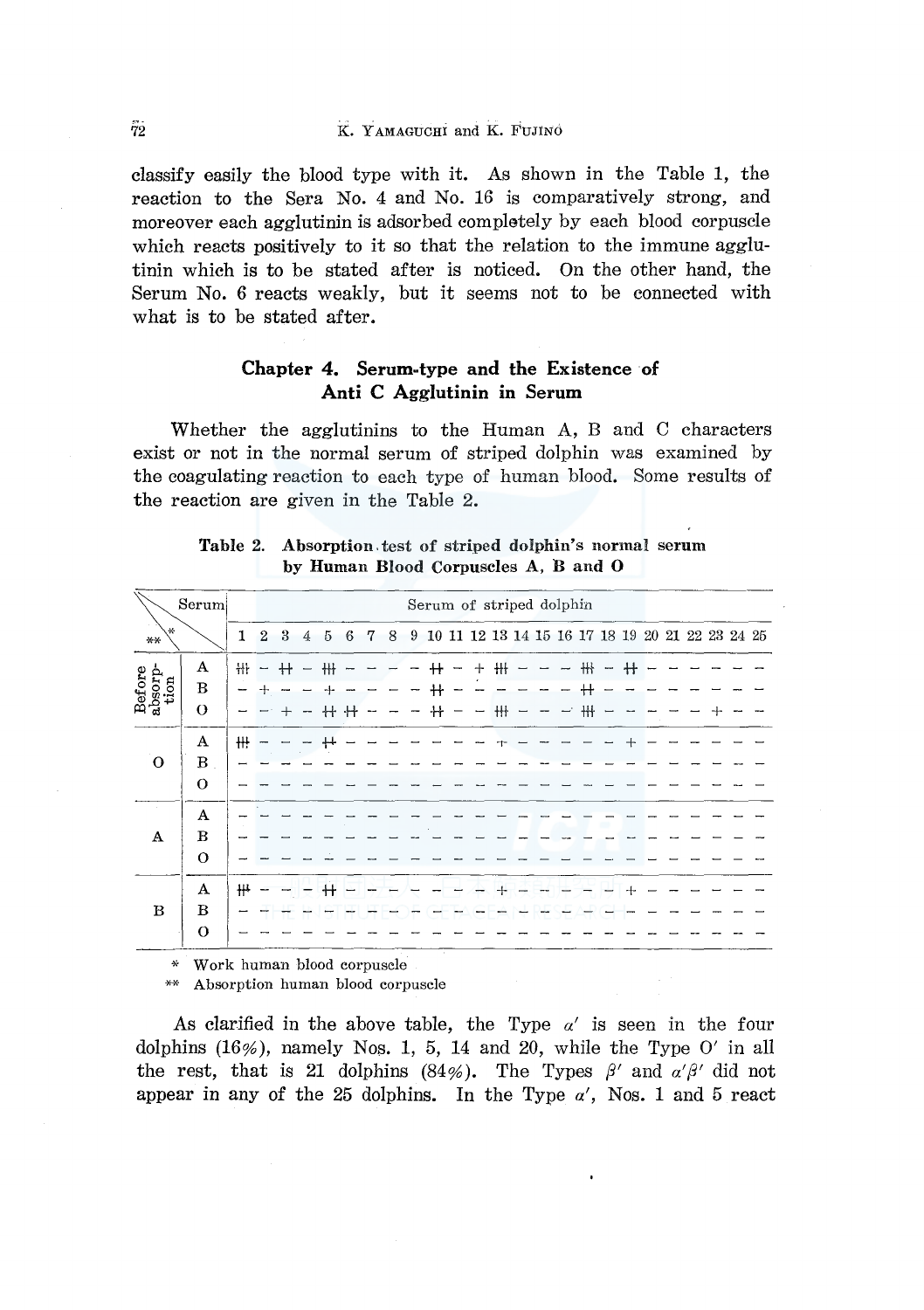positively until the dilution with the water whose quantity is three times as much as the original liquid, and Nos. 13 and 19 react positively only in the state of the original liquid. The existence of the normal anti C agglutinin was not testified in any serum.

# Chapter 5. Antigens  $Dc_1$  and  $Dc_2$  Proved by An Immune Antibody

## Paragraph 1. Anti  $Dc_1$  Serum and Anti  $Dc_2$  Serum

When a rabbit is immunized using as antigen the striped dolphin's blood corpuscle which belongs to  $\rm{De}$ , the agglutinin and haemolysin, particular in each species, to the striped dolphin's blood corpuscle are produced in the serum of the rabbit. Simultaneously anti Dc, agglutinin and haemolysin are also produced. From thus obtained antibodies the anti  $D_{c_1}$  immune agglutinin and haemolysin are obtained if the agglutinin and haemolysin, particular in each species, are adsorbed away by  $Dc<sub>2</sub>$ blood corpuscle. Anti  $Dc_2$  immune agglutinin and haemolysin are obtained by the same operation. By the immune serum obtained by the above method, it was proved that the existences of both agglutinins and the both haemolysins, namely  $Dc_1$  and  $Dc_2$  were perfectly consistent each other.

### Paragraph 2. Agglutinin Value and Haemolysin Value

Examples of the agglutinin value and haemolysine value of the anti Dc<sub>1</sub> and Dc<sub>2</sub> immune sera obtained by the method given in the previous Paragraph are shown in the Tables 3 and 4 respectively.

|              |               |                                                              | Anti $Dc_1$ agglutinin value     |                            |                               |                 |                 |                 |                       |     |     |
|--------------|---------------|--------------------------------------------------------------|----------------------------------|----------------------------|-------------------------------|-----------------|-----------------|-----------------|-----------------------|-----|-----|
|              | Immune rabbit |                                                              |                                  |                            | Blood                         |                 |                 |                 | Dilution of antiserum |     |     |
| Serum<br>No. | Serum<br>type | Existence or<br>non-existence<br>of Character<br>A in saliva | Absorption<br>blood<br>corpuscle | Work<br>blood<br>corpuscle | type of<br>striped<br>dolphin | $\overline{20}$ | $\overline{40}$ | $\overline{80}$ | <b>160</b>            | 320 | 640 |
|              |               |                                                              |                                  | No. 3                      | $\mathrm{Dc}_1 \mathrm{Dc}_2$ | ₩               | ₩               | ₩               | $^{\rm +}$            | ┿   |     |
| No. 7        | $\beta'$      | $\Omega'$                                                    | No. 8<br>$\mathrm{Dc}_2$         | No. 1                      | De <sub>1</sub>               | ₩               | ₩               | ₩               | ╫                     | $+$ |     |
|              |               |                                                              |                                  | No. 4                      | $\mathrm{Dc}_2$               |                 |                 |                 |                       |     |     |

Table 3. Agglutinin value of anti  $Dc_1$  and  $Dc_2$  immune sera to each type of serum of striped dolphin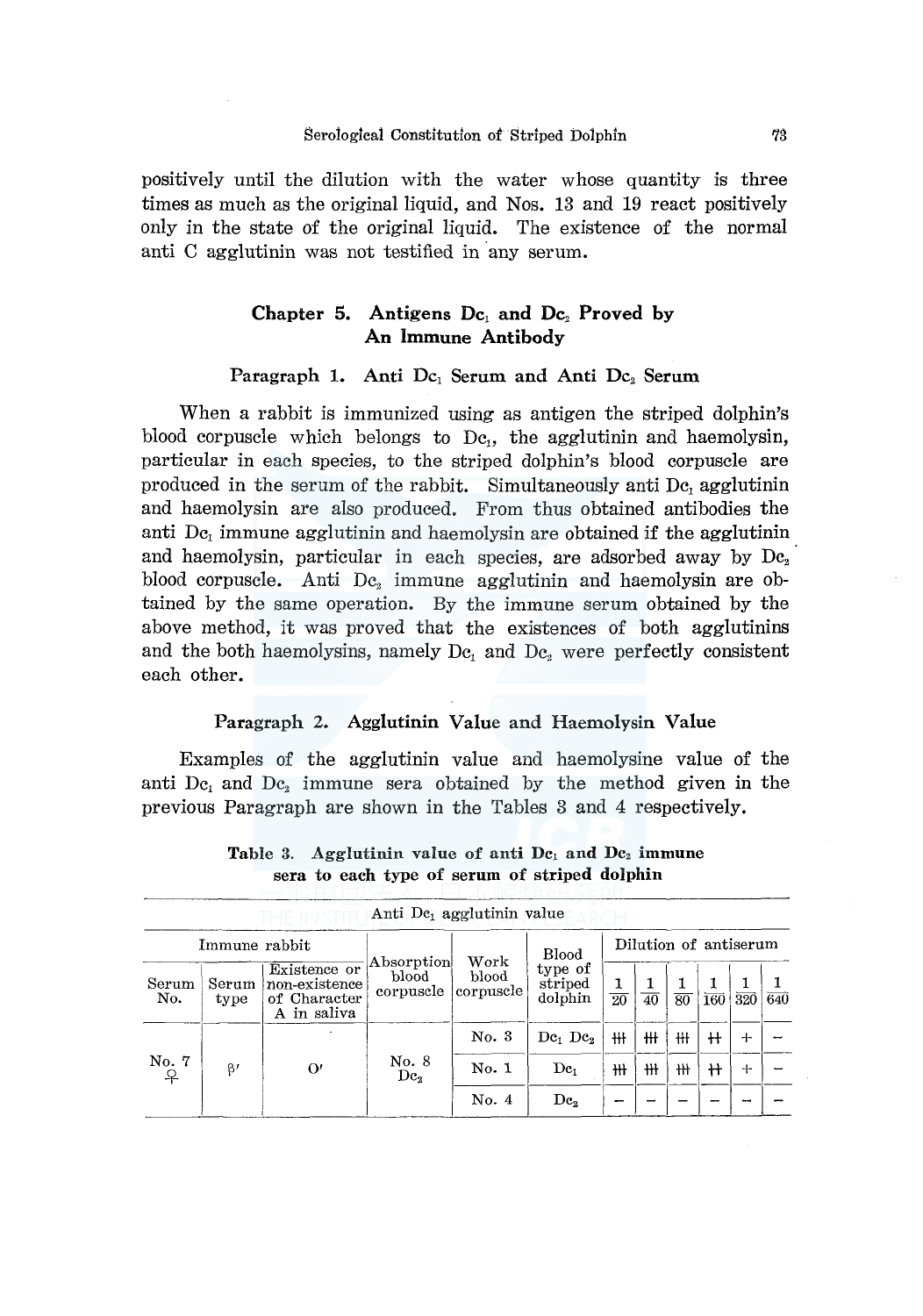#### K. YAMAGUCHI and K. FUJINO

|                   |               |                                                              | Anti De, agglutinin value        |                            |                                     |                      |                 |                 |                       |     |                  |
|-------------------|---------------|--------------------------------------------------------------|----------------------------------|----------------------------|-------------------------------------|----------------------|-----------------|-----------------|-----------------------|-----|------------------|
|                   | Immune rabbit |                                                              |                                  |                            | Blood                               |                      |                 |                 | Dilution of antiserum |     |                  |
| Serum<br>No.      | Serum<br>type | Existence or<br>non-existence<br>of Character<br>A in saliva | Absorption<br>blood<br>corpuscle | Work<br>blood<br>corpuscle | type of<br>striped<br>dolphin       | 1<br>$\overline{20}$ | $\overline{40}$ | $\overline{80}$ | 160                   | 320 | $\overline{640}$ |
|                   |               |                                                              |                                  | No. 3                      | $\mathrm{De}_{1}$ $\mathrm{De}_{2}$ | $H+$                 | ₩               | ₩               | ╫                     | ᆠ   |                  |
| No. 6<br><b>t</b> | $^{\rm o'}$   | $\Omega'$                                                    | No. 16<br>De <sub>1</sub>        | No. 1                      | $\mathrm{Dc}_1$                     | -                    |                 |                 |                       |     |                  |
|                   |               |                                                              |                                  | No. $4$                    | $\mathrm{Dc}_2$                     | ₩                    | ₩               | ╫               | $^{\rm +}$            | ┿   |                  |

# Table 4. Haemolysine value of anti Dc1 and Dc2 immune sera to each type of serum of striped dolphin

 $\ddot{\phantom{0}}$ 

|                                    |               |                                                              | Anti De <sub>i</sub> haemolysine value |                            |                                 |                 |                 |                 |                       |                |                  |
|------------------------------------|---------------|--------------------------------------------------------------|----------------------------------------|----------------------------|---------------------------------|-----------------|-----------------|-----------------|-----------------------|----------------|------------------|
|                                    | Immune rabbit |                                                              |                                        |                            | <b>Blood</b>                    |                 |                 |                 | Dilution of antiserum |                |                  |
| Serum<br>No.                       | Serum<br>type | Existence or<br>non-existence<br>of Character<br>A in saliva | Absorption<br>blood<br>corpuscle       | Work<br>blood<br>corpuscle | type of<br>striped<br>dolphin   | $\overline{20}$ | $\overline{40}$ | $\overline{80}$ | 160                   | 320            | $\overline{640}$ |
|                                    |               |                                                              |                                        | No. 3                      | $\mathrm{Dc}_1$ $\mathrm{Dc}_2$ | ₩               | ╫               | ₩               | ╫                     | $\overline{a}$ |                  |
| No. 7 $\underset{\text{P}}{\circ}$ | $\beta'$      | $\Omega'$                                                    | No. 8<br>$\mathrm{Dc}_2$               | No. 1                      | De <sub>1</sub>                 | ₩               | ₩               | $^{\rm +}$      | $^{\rm +}$            | $+$            |                  |
|                                    |               |                                                              |                                        | No. 4                      | De <sub>2</sub>                 | ٠               |                 |                 |                       |                |                  |

|               |                           | Anti De, haemolysine value |      |         |                       |
|---------------|---------------------------|----------------------------|------|---------|-----------------------|
| Immune rabbit |                           |                            |      | Blood   | Dilution of antiserum |
|               | Existence or $\mathbb{F}$ | Absorption                 | Work | type of |                       |

| Serum<br>No.     | Serum<br>type | Existence or<br>non-existence<br>of Character<br>A in saliva | Absorption<br>blood<br>corpuscle | Work<br>blood<br> corpuscle | <b>Blood</b><br>type of<br>striped<br>dolphin | 20 | 40 | $\overline{80}$ | 160          | $320\,$ 640 |  |
|------------------|---------------|--------------------------------------------------------------|----------------------------------|-----------------------------|-----------------------------------------------|----|----|-----------------|--------------|-------------|--|
|                  |               |                                                              |                                  | No. 3                       | $De1$ $De2$                                   | ₩  | ₩  | ₩               | ╫            | $+$         |  |
| No. 6 $\uparrow$ | $\alpha'$     | O                                                            | No. 16<br>$\mathrm{Dc}_1$        | No.1                        | $\mathrm{Dc}_1$                               |    |    |                 |              |             |  |
|                  |               |                                                              |                                  | No. 4                       | De,                                           | ₩  | ╫  | ₩               | $\mathsf{H}$ | $+$         |  |

### Paragraph 3. Appearance Rate of Each Type

By the above stated method it has become clear that the two kinds, that is to say  $Dc_1$  and  $Dc_2$ , of agglutinogen and haemolysinogen exist in the blood corpuscles of striped dolphin. The blood corpuscles of the 36 striped dolphins are classified by this into the following three kinds.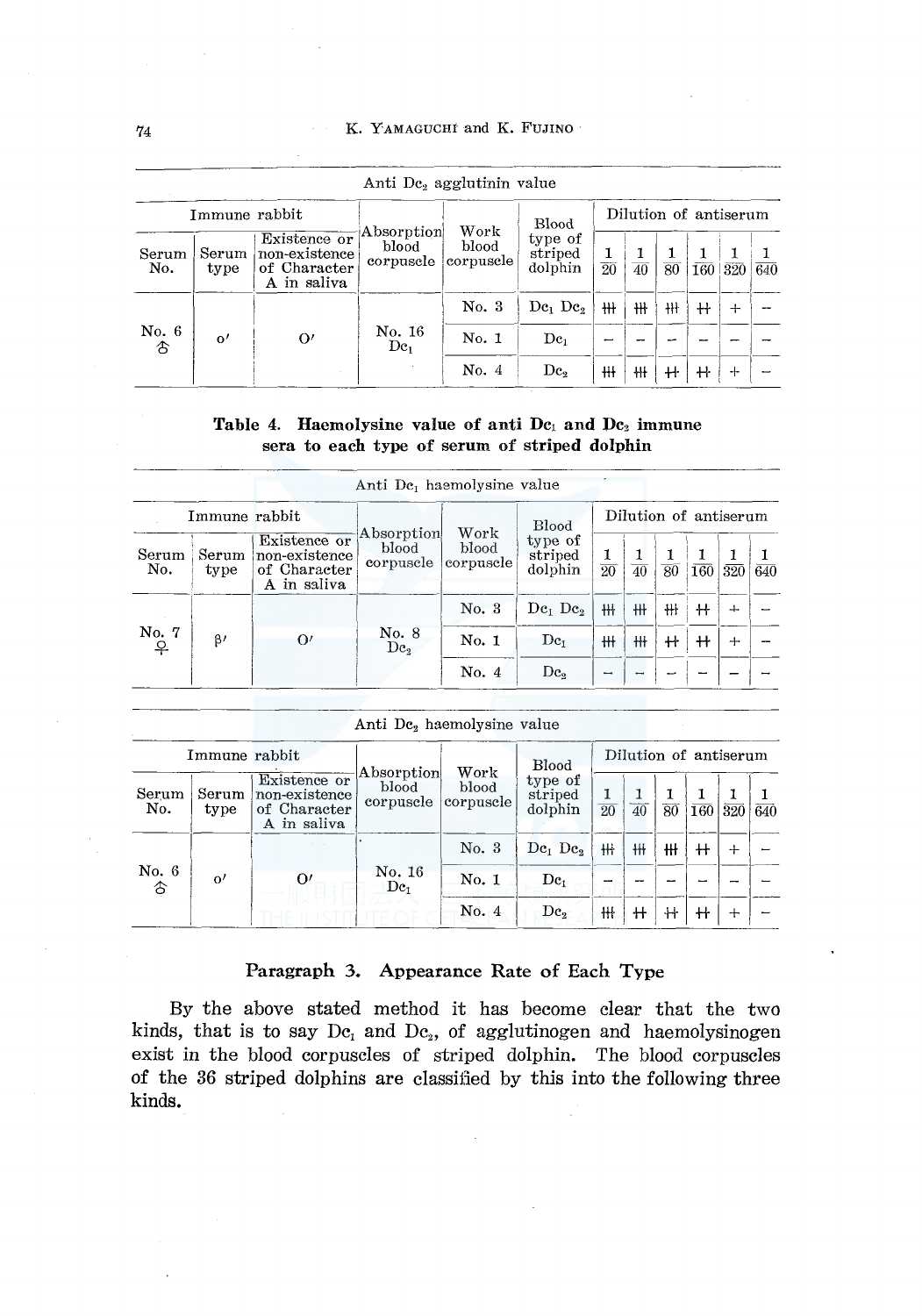### Serological Constitution of Striped Dolphin

| Blood type                      | Male     | Female   | Total    |
|---------------------------------|----------|----------|----------|
| $\mathrm{Dc}_1$ $\mathrm{Dc}_2$ | 10(50,0) | 11(68,8) | 21(58.3) |
| $\mathrm{Dc}_{1}$               | 4(20.0)  | 3(18.7)  | 7(19.4)  |
| $\mathrm{De}_2$                 | 6(30,0)  | 2(12.5)  | 8(22,3)  |
| Total                           | 20       | 16       | 36       |

(Parenthesized figure shows percentage.)

# Chapter 6. Anti Dc<sub>1</sub> and Anti Dc<sub>2</sub> Isohaemagglutinin Seen in Normal Sera of Striped Dolphin

The Table 5 shows the respective comparison between the coagulating reaction of each type of the striped dolphin's blood corpuscles to

> Table 5. Comparison between the coagulating reaction of each type of the striped dolphin's blood corpuscles to the anti  $\mathbf{Dc}_1$  and  $\mathbf{Dc}_2$  immune sera and the coagulating reaction to the normal sera Nos. 4, 16 and 6 of the striped dolphin which has the isohaemagglutinin.

|                 | Abs.                 | Work blood<br>corpuscle       |                          |              |                                                |                 |                 |                                    |   |                                 |                          |                 | Blood corpuscles of striped dolphin |                        |                 |                                    |
|-----------------|----------------------|-------------------------------|--------------------------|--------------|------------------------------------------------|-----------------|-----------------|------------------------------------|---|---------------------------------|--------------------------|-----------------|-------------------------------------|------------------------|-----------------|------------------------------------|
|                 |                      | blood<br>corpuscle            | 1                        | $\mathbf{2}$ | 3                                              | 4               | 5               | 6                                  | 7 | 8                               | 9                        | 10              | 11                                  | 12                     | -13             | -14                                |
|                 | Anti De <sub>1</sub> | No.<br>$4$ (De <sub>2</sub> ) | ₩                        | ╇╋           |                                                |                 |                 |                                    |   |                                 |                          |                 |                                     |                        |                 | ₩                                  |
| Immune<br>serum | Anti De <sub>1</sub> | No. 16 $(De_2)$               | $\overline{\phantom{a}}$ | ₩            | ₩ł                                             | ╫               | -               | ╫                                  | ₩ | ₩                               | $\overline{\phantom{a}}$ | ╫               |                                     | ╫                      | ₩               | ₩                                  |
|                 |                      |                               | De <sub>1</sub>          |              |                                                |                 | $\mathrm{Dc}_1$ |                                    |   |                                 | De <sub>1</sub>          |                 | $\mathrm{Dc}_1$                     |                        |                 |                                    |
|                 | Blood type           |                               |                          |              | $De1$ $De1$<br>$\mathrm{De}_2$ $\mathrm{De}_2$ | $\mathrm{Dc}_2$ |                 | De <sub>t</sub><br>$\mathrm{Dc}_2$ |   | $\mathrm{Dc}_2$ $\mathrm{Dc}_3$ |                          | $\mathrm{Dc}_2$ |                                     | De-<br>$\mathrm{Dc}_2$ | $\mathrm{Dc}_2$ | $\mathrm{Dc}_1$<br>$\mathrm{De}_2$ |
|                 | Serum No. 4          |                               |                          |              |                                                |                 | ₩ł              |                                    |   |                                 |                          |                 | ╫                                   | ₩                      |                 |                                    |
| Normal<br>serum | SerumNo.16           |                               |                          |              |                                                |                 |                 |                                    |   | ╫                               |                          | ₩               |                                     |                        |                 |                                    |
|                 | Serum No. 6          |                               |                          |              |                                                |                 |                 |                                    |   |                                 |                          |                 |                                     |                        |                 |                                    |

| 15 16           |                          | -17         | -18                                                                                                | - 19 | 20              | 21 <sup>7</sup>          | 22 | 23 | 24 | 25                                                                                                                                                         | 26 | 27         | 28 | 29              | 30   | 31   | 32   | 33 | 34                                                                                                                    | 35 36           |                 |
|-----------------|--------------------------|-------------|----------------------------------------------------------------------------------------------------|------|-----------------|--------------------------|----|----|----|------------------------------------------------------------------------------------------------------------------------------------------------------------|----|------------|----|-----------------|------|------|------|----|-----------------------------------------------------------------------------------------------------------------------|-----------------|-----------------|
| $^+$            | $^+$                     | $^{\rm 4+}$ | ٠H                                                                                                 | ╫    |                 | ╫                        | ₩  | ₩  | ₩  | ₩                                                                                                                                                          | ₩  | $^{\rm +}$ | ₩  | -               | ₩    | $^+$ | ₩    | ₩  | ₩                                                                                                                     | ╫               |                 |
| ₩               | $\overline{\phantom{a}}$ | ₩           | ₩Ł                                                                                                 | $+$  | ╫               | $\overline{\phantom{m}}$ | #  | 卄  | ₩  | ₩                                                                                                                                                          | ₩  | $+$        | ₩  | $+$             | $H+$ | $+$  | $^+$ | ₩  | $^{\rm +}$                                                                                                            |                 |                 |
|                 | $\mathbf{D}\mathbf{c}_1$ |             |                                                                                                    |      |                 | De <sub>1</sub>          |    |    |    |                                                                                                                                                            |    |            |    |                 |      |      |      |    |                                                                                                                       | $\mathrm{Dc}_1$ |                 |
|                 |                          |             |                                                                                                    |      |                 |                          |    |    |    |                                                                                                                                                            |    |            |    |                 |      |      |      |    |                                                                                                                       |                 |                 |
|                 |                          |             |                                                                                                    |      |                 |                          |    |    |    |                                                                                                                                                            |    |            |    |                 |      |      |      |    |                                                                                                                       |                 |                 |
| $\mathrm{Dc}_1$ |                          |             |                                                                                                    |      | $\mathrm{Dc}_2$ |                          |    |    |    |                                                                                                                                                            |    |            |    | $\mathrm{Dc}_2$ |      |      |      |    |                                                                                                                       |                 | $\mathrm{De}_2$ |
| $\mathrm{Dc}_2$ |                          |             | $\mathrm{Dc}_1$ $\mathrm{Dc}_1$ $\mathrm{Dc}_1$<br>$\mathrm{De}_2 \,\mathrm{De}_2 \,\mathrm{De}_2$ |      |                 |                          |    |    |    | $De_1$ $De_1$ $De_1$ $De_1$ $De_1$ $De_1$ $De_1$ $De_1$<br>$\mathrm{Dc}_2$ $\mathrm{Dc}_2$ $\mathrm{Dc}_2$ $\mathrm{Dc}_2$ $\mathrm{Dc}_2$ $\mathrm{Dc}_2$ |    |            |    |                 |      |      |      |    | $De_1$ $De_1$ $De_1$ $De_1$ $De_1$<br>$\mathrm{Dc}_2$ $\mathrm{Dc}_2$ $\mathrm{Dc}_2$ $\mathrm{Dc}_2$ $\mathrm{Dc}_3$ |                 |                 |
|                 | ₩                        |             |                                                                                                    |      |                 |                          |    |    |    |                                                                                                                                                            |    |            |    |                 |      |      |      |    |                                                                                                                       |                 |                 |
|                 |                          |             |                                                                                                    |      |                 |                          |    |    |    |                                                                                                                                                            |    |            |    |                 |      |      |      |    |                                                                                                                       |                 |                 |
|                 |                          |             |                                                                                                    |      |                 |                          |    |    |    |                                                                                                                                                            |    |            |    |                 |      |      |      |    |                                                                                                                       |                 |                 |

Blood corpuscles of striped dolphin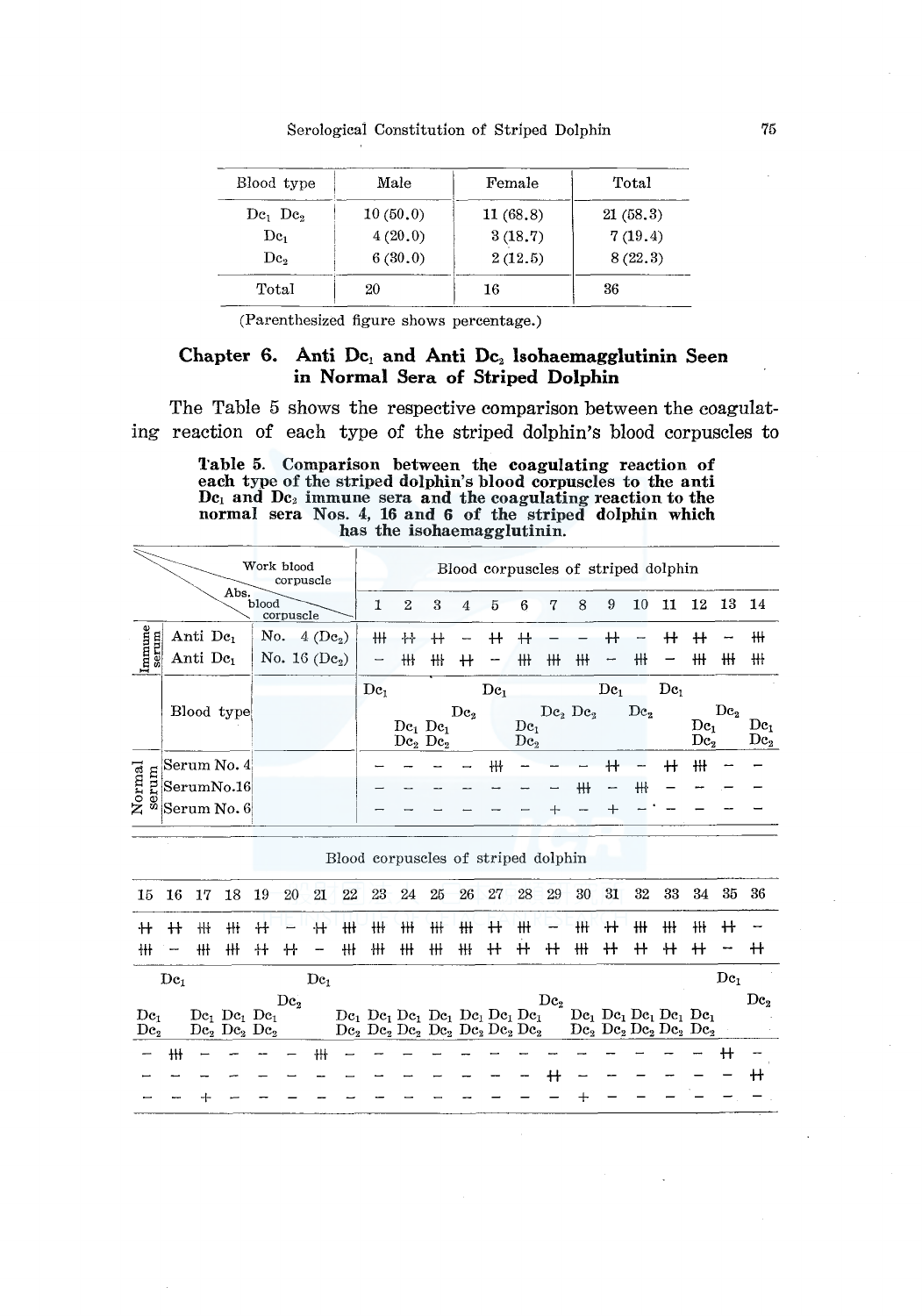the anti  $Dc_1$  and  $Dc_2$  immune sera and the coagulating reaction to the normal sera Nos. 4, 16 and 6 of the striped dolphin which has the . isohaemagglutinin.

According to this Table, the Serum No. 4 seems to react positively to all other  $De<sub>1</sub>-type$  blood corpuscles than No. 1 and to have the anti Dc<sub>1</sub> normal agglutinin, but it reacts positively only to No. 13 and negatively to all others so far as  $De_i-De_i$ -type is concerned.

While the Serum No. 16 reacts positively only to the Blood corpuscles Nos. 8 and 10 of the  $Dc_2$ -type. The Serum No. 6 reacts so weakly that it has no relation to  $De_i-De_i$ -type at all.

That is to say that some normal isohaemagglutinins in the serum of striped dolphin show the similar reaction to the agglutinin obtained by immunization, but that their reaction. is so weak and appears so irregularly that the blood type can not be classified clearly by this. On the other hand, there exist some other isohaemagglutinins whose reaction has no connection with  $De<sub>i</sub>-De<sub>2</sub>$  blood type.

#### **Chapter 7. Conclusion**

1) So far as just our survey is concerned, the type  $a'$  and type O' were found, but the type  $\beta'$  and type  $\alpha'\beta''$  were not found in the serum of striped dolphin. The existence of anti C agglutinin was not testified in that serum.

2) The existence of the two kinds  $(De<sub>1</sub>$  and  $De<sub>2</sub>)$  of antigen in the blood corpuscle of striped dolphin was testified by the anti  $Dc_1$  and  $Dc_2$ agglutinins and haemolysins obtained by immunizing the rabbit with the striped dolphin's blood corpuscle. The blood corpuscles of striped dolphin can be classified by this into the three kinds, namely  $Dc_1-Dc_2$ type,  $Dc_1$ -type and  $D_2$ -type.

3) Some isohaemagglutinins of striped dolphin react particularly to  $Dc_1$ -type or  $Dc_2$ -type and some others react having no connection with  $Dc_1-D_2$ -type. It was found, but they appear irregularly.

At last it is a pleasure for the authors to record here a debt of gratitude to Professor Furuhata of the Institute of Legal Medicine, Tokyo Medico-Dental University, for his kindness in guiding their work and reading the original manuscript, and also to Professors Hiyama and Suehiro of the Fisheries Department, Faculty of Agriculture, Tokyo University, for their kindness in reading the original manuscript. Further the authors desire to acknowledge the valuable advice, rendered by Professor Ogawa of the Anatomy Department of Faculty of Medicine,